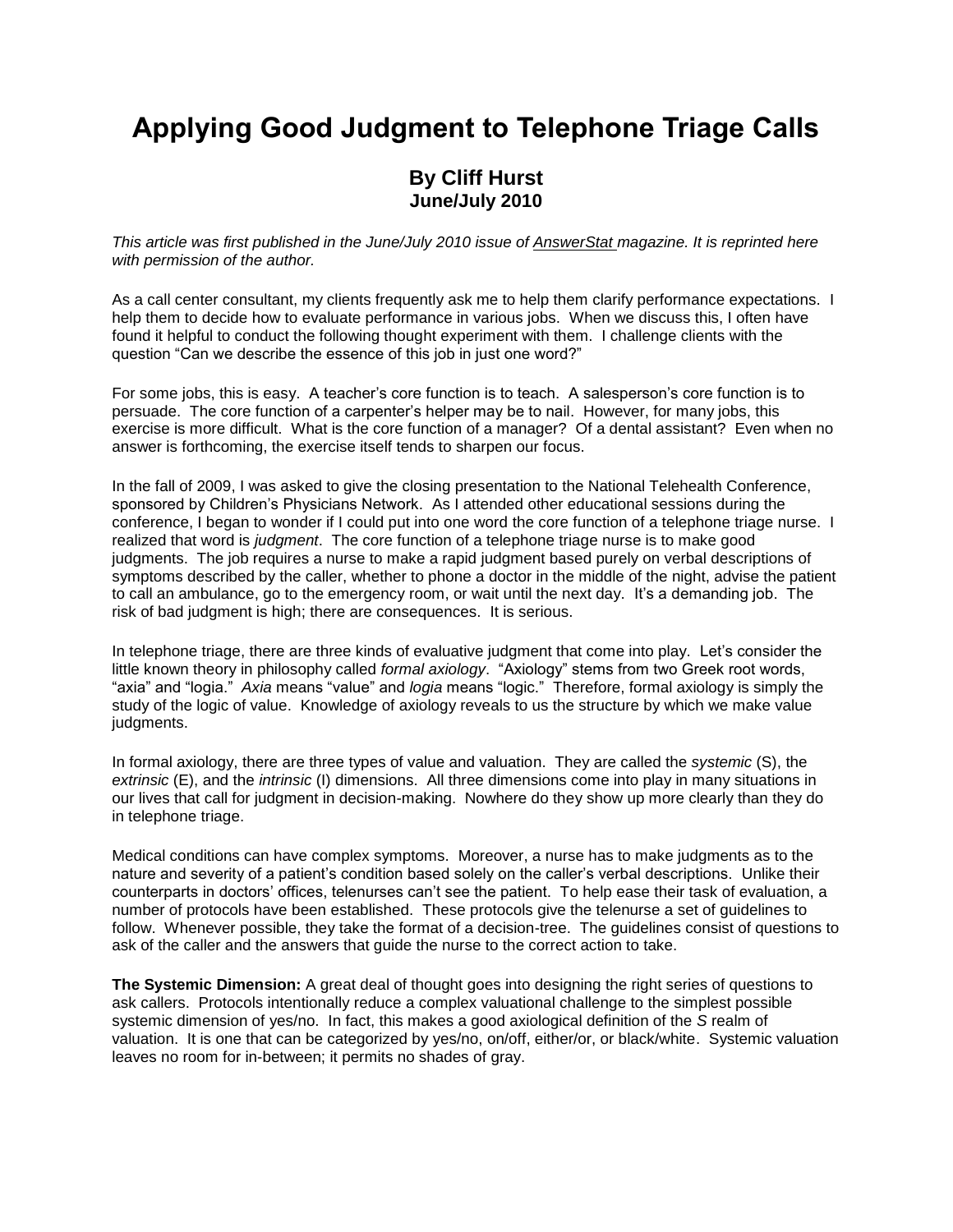Naturally, not every medical circumstance can be reduced by protocols to a yes/no decision. However, a surprising number of them can. Without protocols to follow, the telehealth industry as we know it today could not exist. The job would simply be too hard. At the National Telehealth Conference, perhaps twothirds of all of the presentations were devoted to this sort of systemic protocol. That's how important the systemic dimension of judgment is.

**The Extrinsic Dimension:** However, good judgment cannot always be reduced to a yes or no question; not all decisions are choices between black/white. Sometimes a nurse must make distinctions among shades of gray. Take stomach pains, for instance. Let's suppose that the presence of stomach pain, itself, is not a determining factor in deciding which actions to recommend to the patient. Rather, the intensity of the stomach pain is more important, or its duration, or perhaps a more precise location of the pain. In these cases, the nurse's job is to ferret out from the patient enough insight to be able to make a much more complex judgment call. Protocols for these conditions may instruct the nurse to ask, "How long has it been hurting?" "Is the pain getting worse or is it subsiding?" "On a scale of 1 to 10, how bad is it?"

When a judgment depends on these "shades of gray" valuations, we have moved to the extrinsic level of valuation. These are more complex judgments, and it is more difficult to discern the best decision to make. During the convention, presentations involving extrinsic levels of evaluation took longer, were more nuanced in their recommendations, and they generated more questions and livelier discussion from participants. They revealed the large amount of irreducible complexity involved in a triage nurse's job. Such topics accounted for perhaps one-third of all of the presentations during this conference.

**The Intrinsic Dimension:** If two-thirds of these conference presentations dealt with systemic judgment and one-third dealt with extrinsic judgment, then you may already be asking, "What about the third dimension?" The fact is that one of the three dimensions of valuation, the intrinsic dimension, was virtually unaddressed from the front of the room. However, it was very much on the minds of triage nurses in attendance. I know this because discussions about the intrinsic dimension dominated informal conversations at every break, luncheon, breakfast, and social gathering.

In the language of formal axiology, the intrinsic dimension relates to that sort of valuation that deals with the incomparable. It deals with human emotions, such as fear and hope. It deals with relationship issues, such as trust. It is the most complex of the three dimensions. Axiologists say that the intrinsic (I) dimension is the richest in value. The intrinsic dimension arises when a mother with a sick child calls in the middle of the night, hoping she can find someone to talk to, hoping that there is someone out there who cares, someone who can tell her that it is not because she's a bad mother that her child won't stop crying and can't sleep. Responding in the intrinsic dimension requires empathy on the part of the triage nurse. It requires caring; it means listening to the emotion behind the symptoms. One of the nurses in attendance told me, "Whenever I take a call, the first thing I ask myself is: 'Is this a question, or is it a cry [for help]?' And I respond accordingly."

I speculate that very often it is the degree of caring, the expression of empathy, and the ability to listen supportively, which matter most in this line of work. In the callers; minds, it's often this personal element that defines the quality of healthcare they receive. I know from talking with hundreds of nurses that this is why they entered the profession to begin with--to create a space for this sort of helping bond with patients. Intrinsic valuation is one determinant of customer satisfaction within the telehealth industry. It is also the wellspring of job satisfaction for every nurse I have known.

Unfortunately, intrinsic valuation was virtually unaddressed in the conference agenda. There is no protocol for how to make a caller feel cared for. Perhaps no one is going to be sued for failing to do a good job with intrinsic evaluation. But, it *does* matter.

To honor the intrinsic dimension requires mindfulness. You must remain aware of its importance as a complement to the other two dimensions. It also takes time  $-$  a few seconds here, several minutes